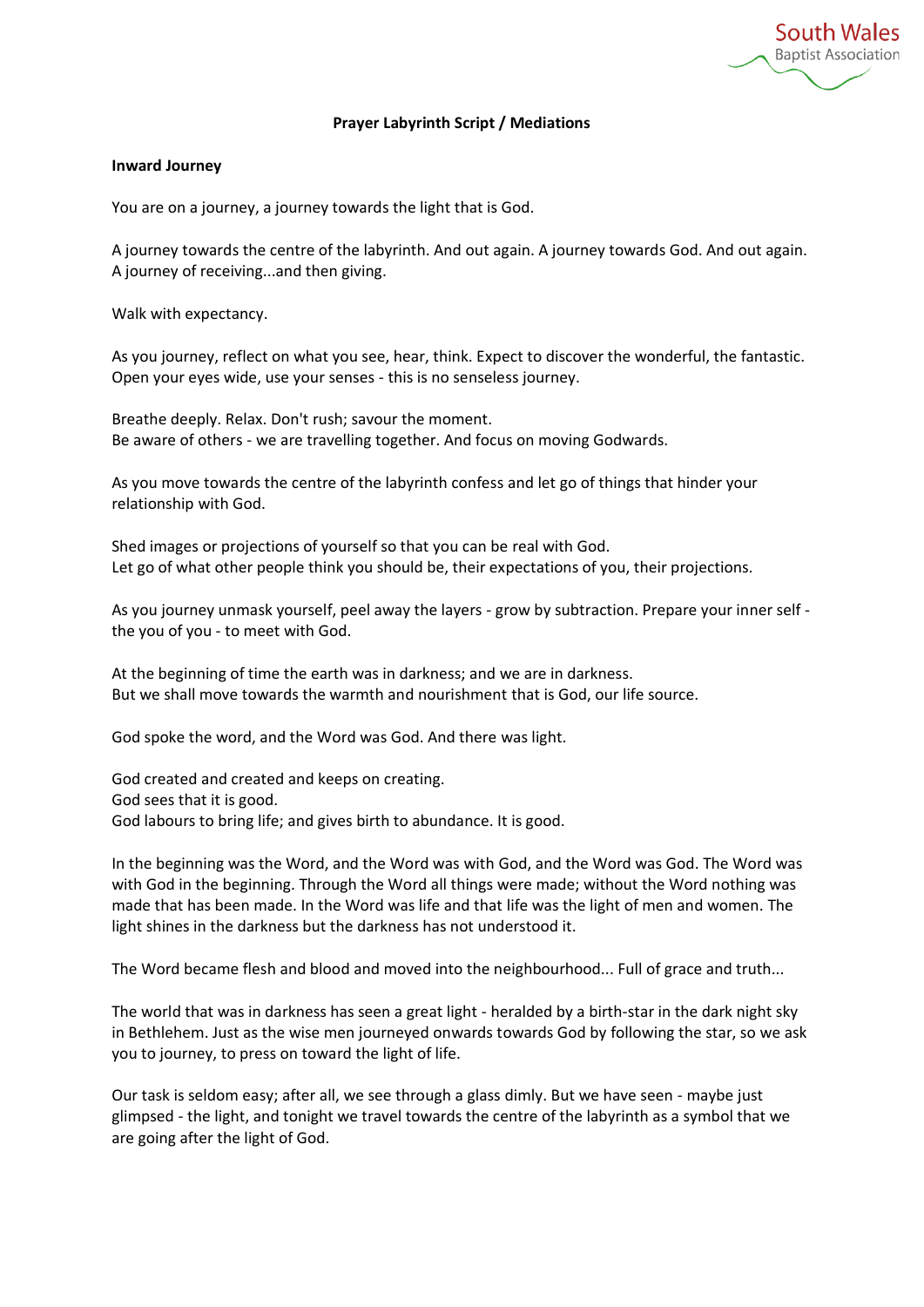

As a seed grows towards the light, allow yourself to do the same. Trust the Creator God with your whole self. Acknowledge who you are, and who you are becoming. Show your amazing colours. Stand tall.

On a journey, we sometimes find ourselves on the open road; plain cruising. Sometimes we have to navigate terrible junctions. Sometimes we are held up. Sometimes the road is wide and clear. And sometimes it narrows, almost frighteningly. Sometimes our travelling companions are keeping up with us. Sometimes they have gone on ahead and left us. Sometimes it is they who lag behind.

Who are your travelling companions? How much do you value them? What are you like to travel with? When the road gets rough and steep...will you be there to support your friends, your family, those you worship with?

Have you stopped to see how far you have come, recently? Have you encouraged each other to press on? As you journey through the labyrinth, resolve to encourage those you travel with in faith and life.

And remember the beautiful, strange paradox of our faith. We search after God, we travel towards God, as pilgrims. And yet God, too, is with us. As a guide. And as a traveller. God hasn't promised an easy ride, but has promised to sustain us.

God is faithful, God will not desert you. God is the pulse of the cosmos, God will not let you die. God is love. They will comfort you. Three in One, One, but not the same... ...as we are one, but not the same. Connected, but individual. Apart, but together. A part of each other.

As you journey, begin to focus on God.

God is at the centre of the universe, as the Sun is at the centre of our solar system. The source of all warmth and love and light and life.

God pours out into the universe with life-giving light, with love. Experience the love, feel the warmth. Choose life.

Can you receive from God? You may not like accepting and receiving hospitality. Yet God, our host, has so much to offer us and give us: all the riches of a relationship.

Jesus himself was a guest at a wedding in Cana - we've heard it all before. He turned the water into wine. (It's our proof-text against puritans.) Vintage stuff. Jesus was a guest - of humanity.

The heavenly host, who laid on a harvest of abundance for the world,

the creator, my provider, became the guest of the animals in the stable,

the villagers of Nazareth, the religious leaders in the Temple,

the prostitutes, drunkards, tax collectors.

He let us play host, did away with the VIP pass, ate, drank, and was probably merry. Became one of us, dined at our table.

Ate the same bread, drank the same wine - everybody having a good time. Shared stories; shared our story.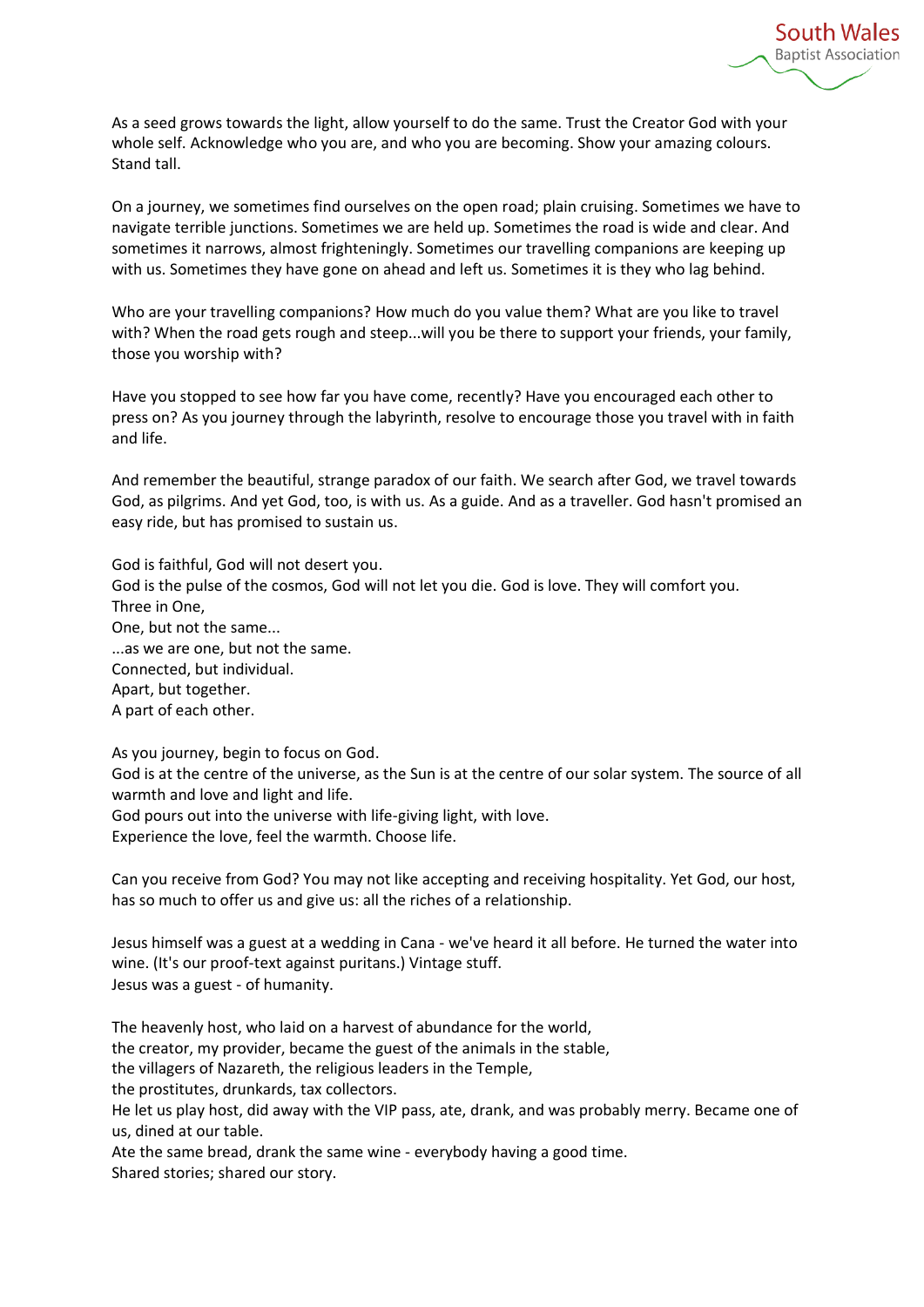**South Wales Baptist Association** 

When he left the table, he left bread and wine. He, himself, left; but he left himself. The guest, once more, became the consummate Host.

Through all the interference and the static of on-screen culture, God's voice is breaking through the airwaves:

"Are you receiving me? Are you receiving me?"

# **Noise**

Sound engineers speak of two things - signal and noise.

The signal is the meaningful part of a transmission.

The noise is all the unwanted stuff that interferes with our ability to hear and understand the signal. Our lives are full of noise - so much information, so many messages, all competing for our attention. We find it hard to find the signal.

Take some time to identify the noises around you one by one: traffic; children playing; dogs barking; the hubbub of life...

As you recognise each one, savour it and then place it to one side.

What are the noises on the inside?

that song you can't get out of your head; thoughts that won't stop chattering; nagging worries; hurt; anger; things you have to do tomorrow...

Identify them one by one, listen to them and place them to one side.

Let God still the oscilloscope of your soul, turn the noise off and give you peace. Then listen for his signal.

Be still quiet listen still

be

# **Letting Go**

Take some slow deep breaths and relax.

Begin to let go of the tensions in your body.

Feel the pressure and busyness slipping away.

As you draw breath think of how your body is using oxygen. It is being carried to every part of your body. Feel the life it brings.

As you exhale, you breathe out carbon dioxide which you don't need. Trees and plants take this in. They then produce oxygen which sustains you. You are an integral part of God's mysterious and wonderful creation.

In front of you is a pile of stones and a pool of water.

Take a stone from the pile.

Imagine that all your concerns and worries are held in the stone.

Hold the stone tightly and name the concerns and worries in your mind. Hold the stone over the pool of water.

In your own time let it go.

Watch your concerns and worries fall.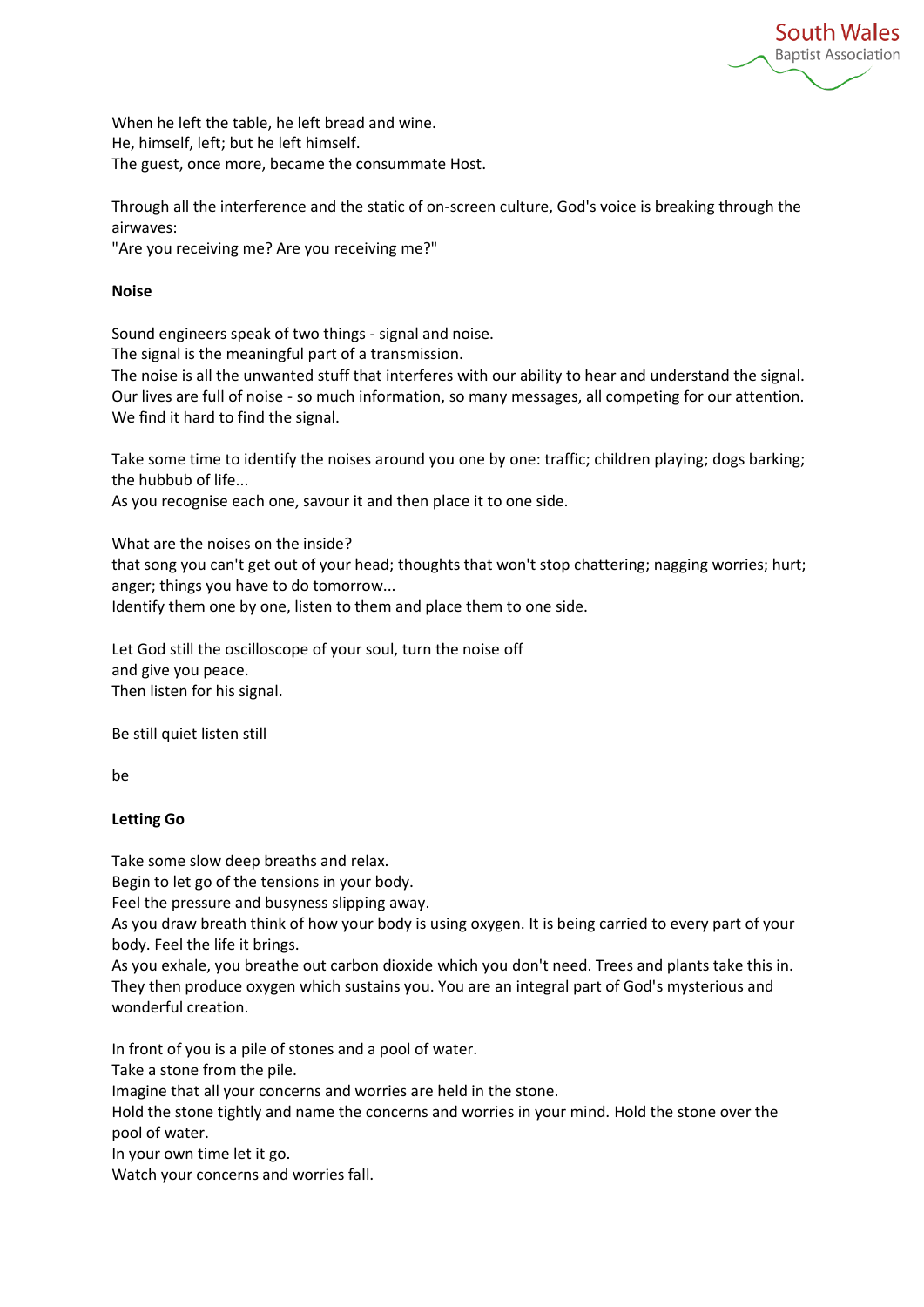**South Wales Baptist Association** 

Imagine them falling into God's lap. How does it feel to release them?

#### **Hurts**

The world is broken in many ways - our relationships with others, God, the planet and ourselves.

What hurtful things have been said to you? What hurtful things have been done to you? If you were to write a word or draw a symbol to describe this what would it be? You might like to draw it now

What hurtful things have you said? What hurtful things have you done? If you were to write a word or draw a symbol to describe them what would it be? You might like to draw it now

Look at your symbols. Do you want to take them with you? Or do you want to let them go? "If we confess our sins God is faithful and just and will purify us from all unrighteousness" Jesus said if you let go of the hurtful things people do to you, so God will also let go of the hurtful things you do. This is forgiveness.

Think carefully. Are you willing to 'let go'? If you are then throw the symbols in the bin. Let go of them as God lets go of the hurtful things you do.

You are loved You are free You are forgiven

# **Distractions**

In front of you is a map In the centre is a compass The needle of the compass points directly north. Also on the map are some small magnets, some 'false norths'.

Try moving these magnets around the compass. See what happens The 'false norths' pull the needle away from true north.

If God is true north, what are the false norths distracting your focus away from God? As you identify these false norths move them to the edge of the map.

Refocus on true north... Begin to focus on God

# **Holy Space**

This is holy space God is here - you are welcome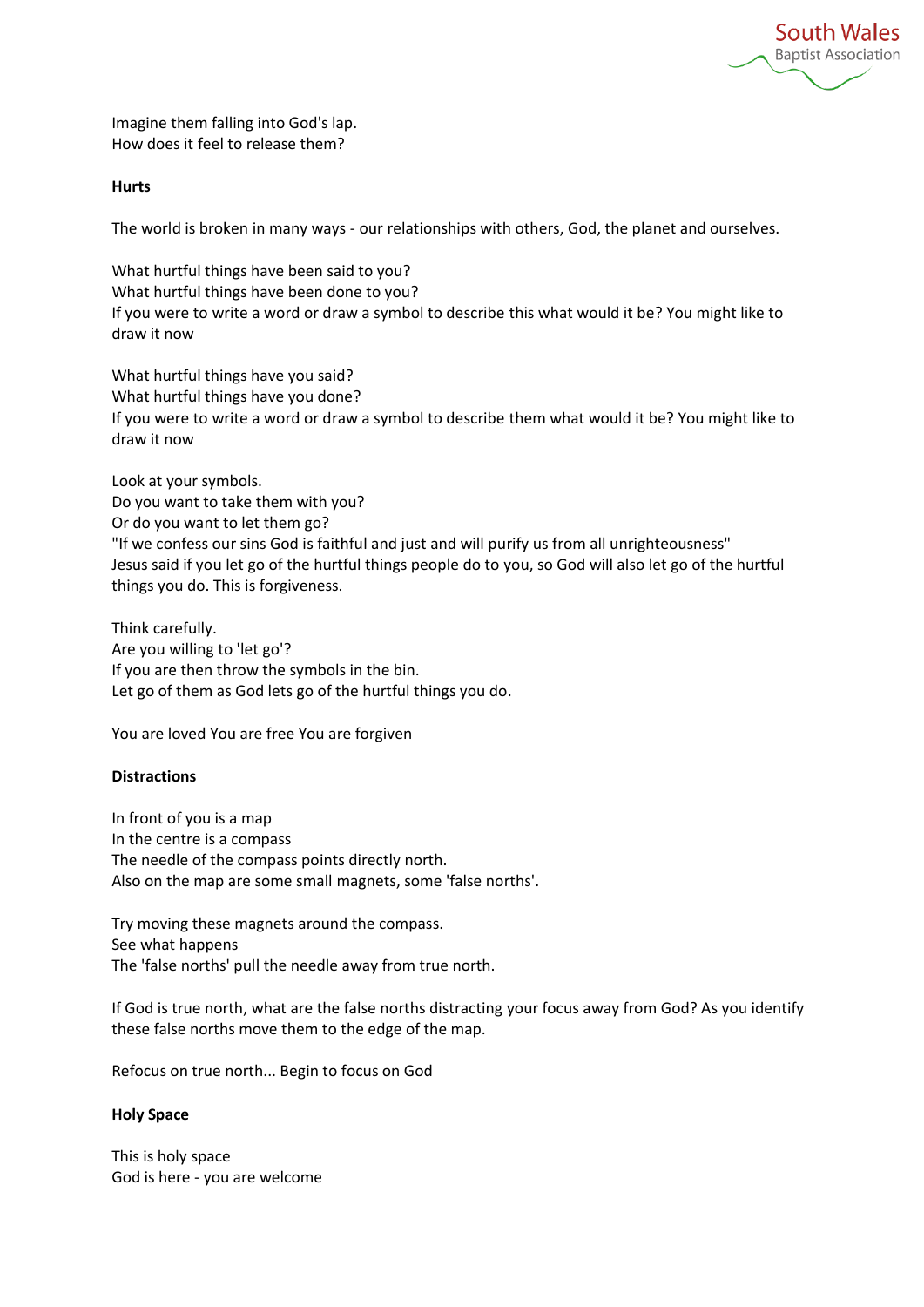**South Wales Baptist Association** 

This is your space to be with God And God's space to be with you

Make yourself at home Be yourself Be real There's no rush

Let God love you Let God know you Let God heal you Let God speak to you Receive from God Commune with God Feed on God

### **Outward Journey**

As you journey out of the labyrinth take your encounter with God with you. Reflect on how this encounter might affect or change you.

John says that God became flesh and blood and moved into the neighbourhood - think about how you might allow God to be made flesh in your life and in your neighbourhood.

Freely, freely you have received. Freely, freely give... Take: eat. Take: out.

As we meet with God and receive, think about taking the light out into the world. And about what it might illuminate.

Even if you are only a bright spark, kindle. Kindle the life and the light you received from the heart of the Son. You might even get fired up. You might blaze a trail, stand up for others, seek out injustice, protest on behalf of the innocent, carry a torch for the unloved, demonstrate for love. Demonstrate love itself.

Mary was also given a challenge. She was asked to carry The Word, the pulse of the cosmos within her. She literally carried God into the world.

Mary said yes and changed the course of history - took a gamble on the divine, flouted the odds, evened the score with darkness, carried the light of the world and allowed it to shine. So that we might see it, and respond.

She had a choice, as we have a choice. Choice cuts: sometimes like a sword to the heart. It did for her.

Choose carefully. Jesus was no robot - he made agonising choices. Stood up, stood out and was crucified for it. Look where that got him, they said. It got him all the way to us.

You can choose a lifestyle. Or you can choose life. The choice, as they say, is yours.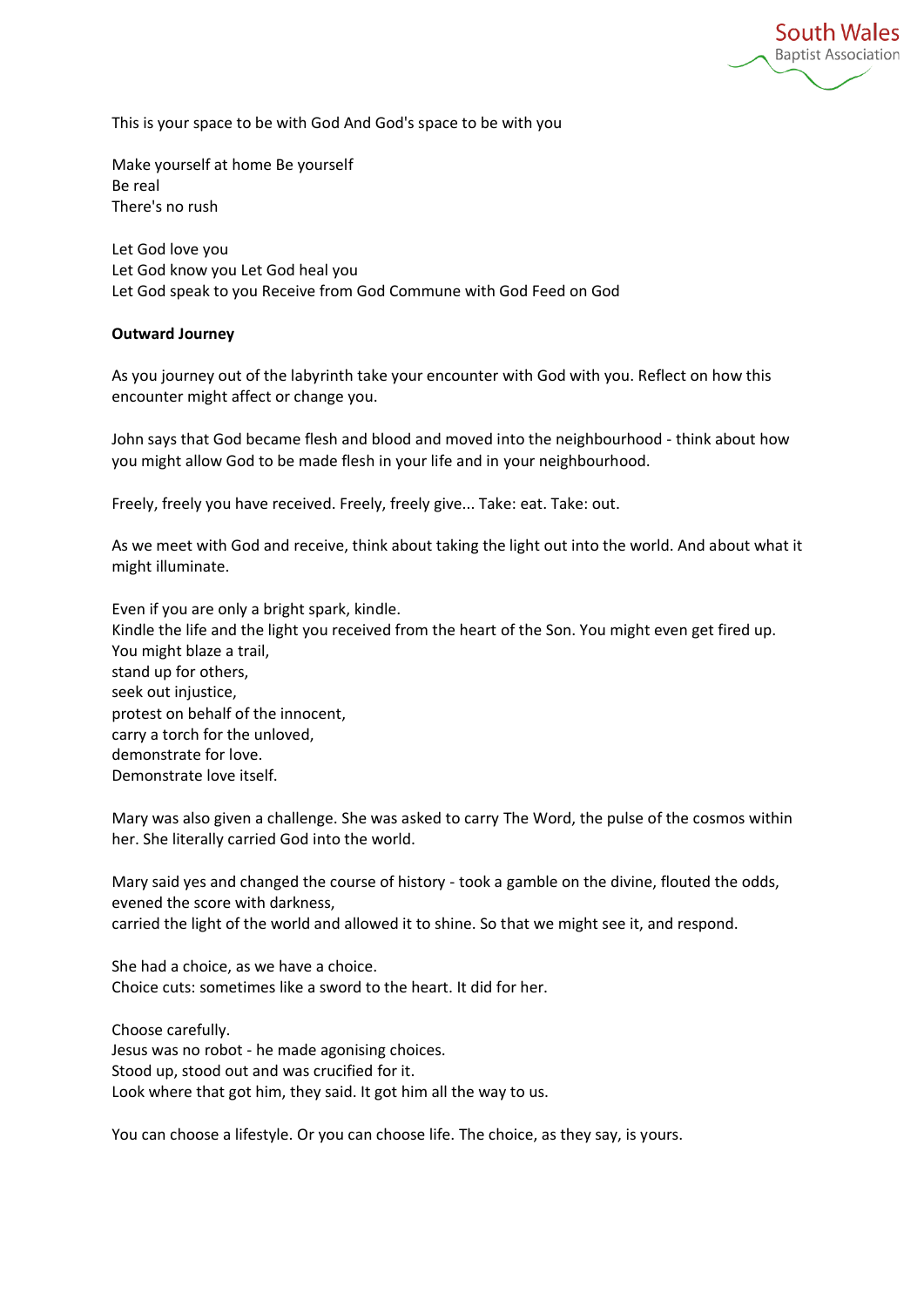**South Wales Baptist Association** 

So where do we go from here? As the journey seems to be ending, it is only just beginning. We are caught between a world that is passing, and a world that is yet to come. A world of the now, and the not yet...

Someone once spoke of a road less travelled. Of a narrow path. Today, we are going on a journey...

### **Self**

'You created my inmost being You knit me together in my mother's womb I praise you because I am fearfully and wonderfully made Your works are wonderful, I know that full well'

When you look in the mirror what do you see? Do you like the psalmist see someone that is 'fearfully and wonderfully made'? Does what you see make you want to praise or cringe? What do you think Jesus meant when he said to love others as we love ourselves? What is the you of you?

Stop to feel your pulse Life is running through you Life is a gift of God

Feel your fingertips Look at the pattern on them Each is unique

You are unique You are made in God's image You are loved by the Creator who is proud of you, the created.

Look again at the mirror Ask God to show you the real you, the you without image, the you that God sees

# **Planet**

You are out in space Floating, weightless, calm and secure Seeing things clearer than ever before

Watching the earth Listening to its uninterrupted stream of noise From the silence of infinite space

From here there are no visible countries It's not like a map or a globe There are no lines for territories No colours to mark out countries, historical separations, human definitions... Just rock, sea, forest and desert

Evolving, eroding, reforming, colliding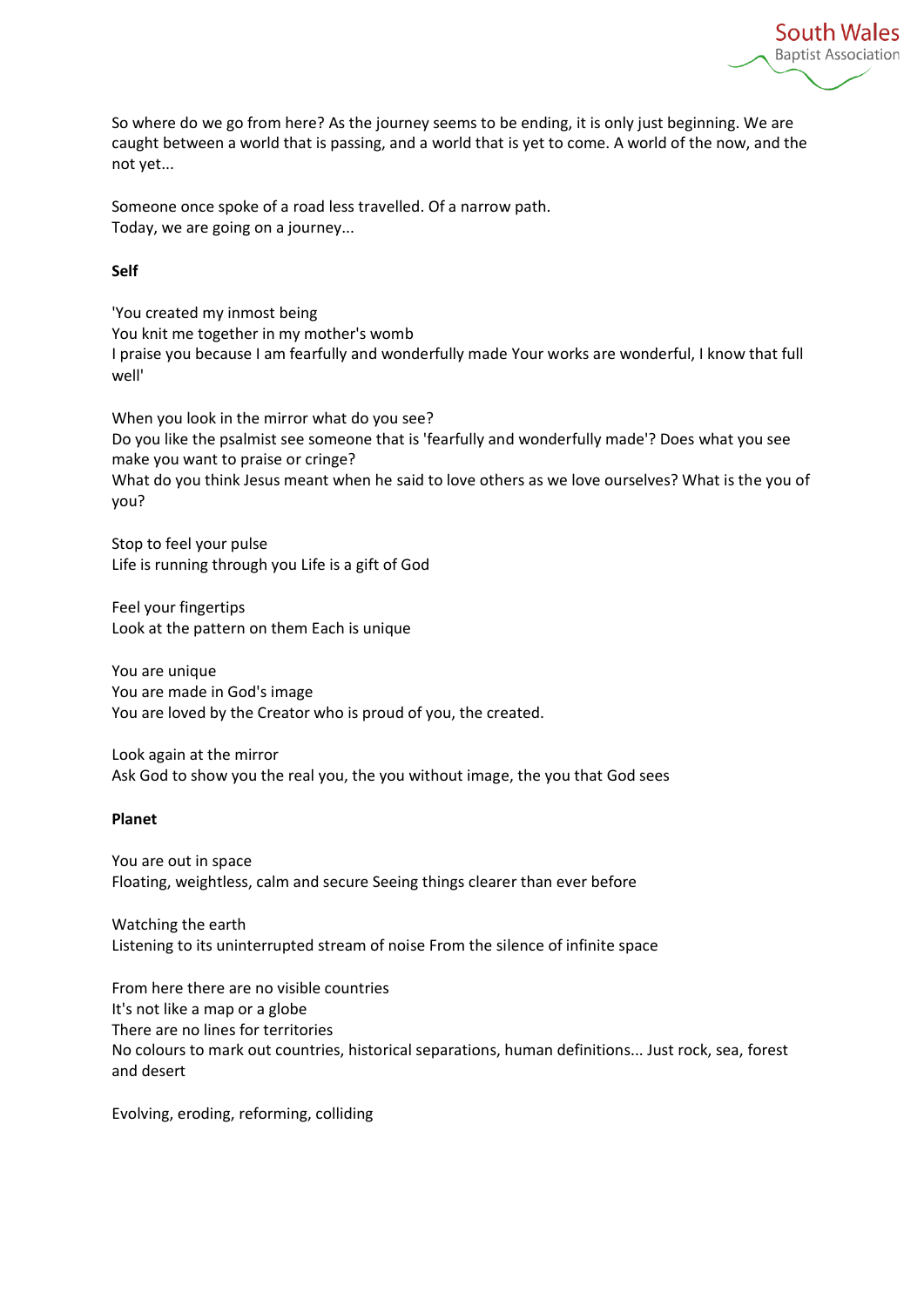**South Wales Baptist Association** 

Life, death, birth, turning - Movements and currents Massive and caught up in the energy of creation

You are looking for signs of ownership but none are visible You are looking for clues of permanence But all is slowly changing To who does this all belong?

Who has the right to claim its power, plunder its resources?

You are out in space Breathless and patient Awe-struck and motionless in front of this big, blue, bright ball This great glittering, god-filled gift This unbounded blessing you can only call Home

In the palm of your hand you hold a small seed

This seed contains all the information needed to reproduce its own kind

You plant the seed in some soil

As you do so, feel the moist earthiness of the soil

Think of the darkness the seed experiences before it can spring to life - on the brink of creation there is darkness

As you plant the seed you are participating in one of the greatest mysteries of the cosmos - you are co-creating with God. Together you give birth to life.

As the seed grows and flowers it is a symbol of your love and care of nature, creation, of the planet, of home.

#### **Others**

Reflect on the web of relationships within which you live Who are the other people with whom your life is connected? One of the oldest ways of praying we know is lighting a candle. Light a candle and pray for one or more of the people Give thanks for them Hold them in prayer before God

#### **Impression**

In front of you is some sand You remove your socks and shoes Tread in the sand to leave your footprints Step back and look at them Where you have walked has left an impression

What will be left of us when we've left, when we're gone under down into darkness, the earth and memory?